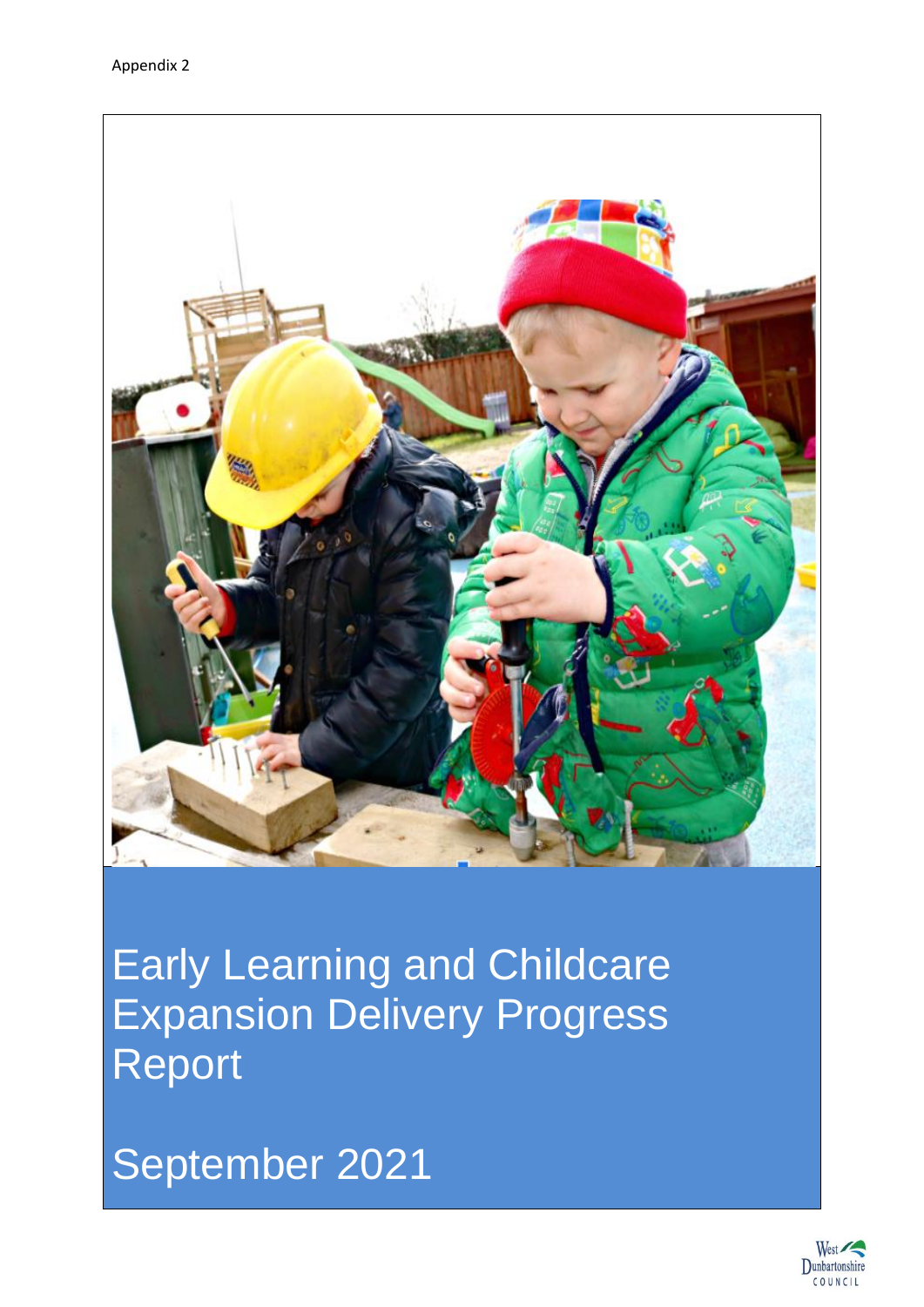### **Introduction**

Our plan for expansion was accepted by the Scottish Government in January 2018. Progress was monitored by the Early Years Expansion Board and updates provided for Education Committee. The project continues to report progress through data reports to the Scottish Government at very regular intervals. The latest progress report published by the Scottish Government in October 2021provides progress delivery report up to and including end of September 2021. The report provides a summary of progress made across all local authorities.

In West Dunbartonshire the statutory offer of 1140 hours has been in place from August 2021 for all eligible 2 year olds and entitlement for all 3 and 4 year olds. This expansion of ELC hours has been planned and phased in over time at Council ELC and funded private providers including childminders. Working in partnership with colleagues in Facilities Management, Asset Management, Environmental Health, Health and Safety, Building Standards and Care Inspectorate we have repurposed our school assets to ensure quality, drive improvement and have recruited the skilled workforce and leaders that we need.

## **Funding Follows the Child**

Funding Follows the Child is the policy that our plan is based on which is 'provider neutral'; underpinned by the National Standard Criteria, which all providers who wish to deliver the funded entitlement will have to meet from the full statutory roll-out of 1140 hours of funded ELC entitlement by August 2021.

## **Figure 1: Data Analysis – Total Uptake of ELC by 2-5 Year olds**

| Number of children accessing funded ELC           | 1680 |
|---------------------------------------------------|------|
| Number of children accessing 600 hours funded ELC | 11   |
| Number of children accessing 1140 funded ELC      | 1669 |

Data returned by all local authorities indicated that 90,890 children were accessing funded ELC at the end of August 2021 of these, 88,122 children (97%) were accessing more than the statutory entitlement of 600 hours, and 79,262 children (87%) were accessing 1140 hours funded ELC. In WDC 1680 children were accessing 1140 hours and 11, 2 year old children were accessing 600 hours. In

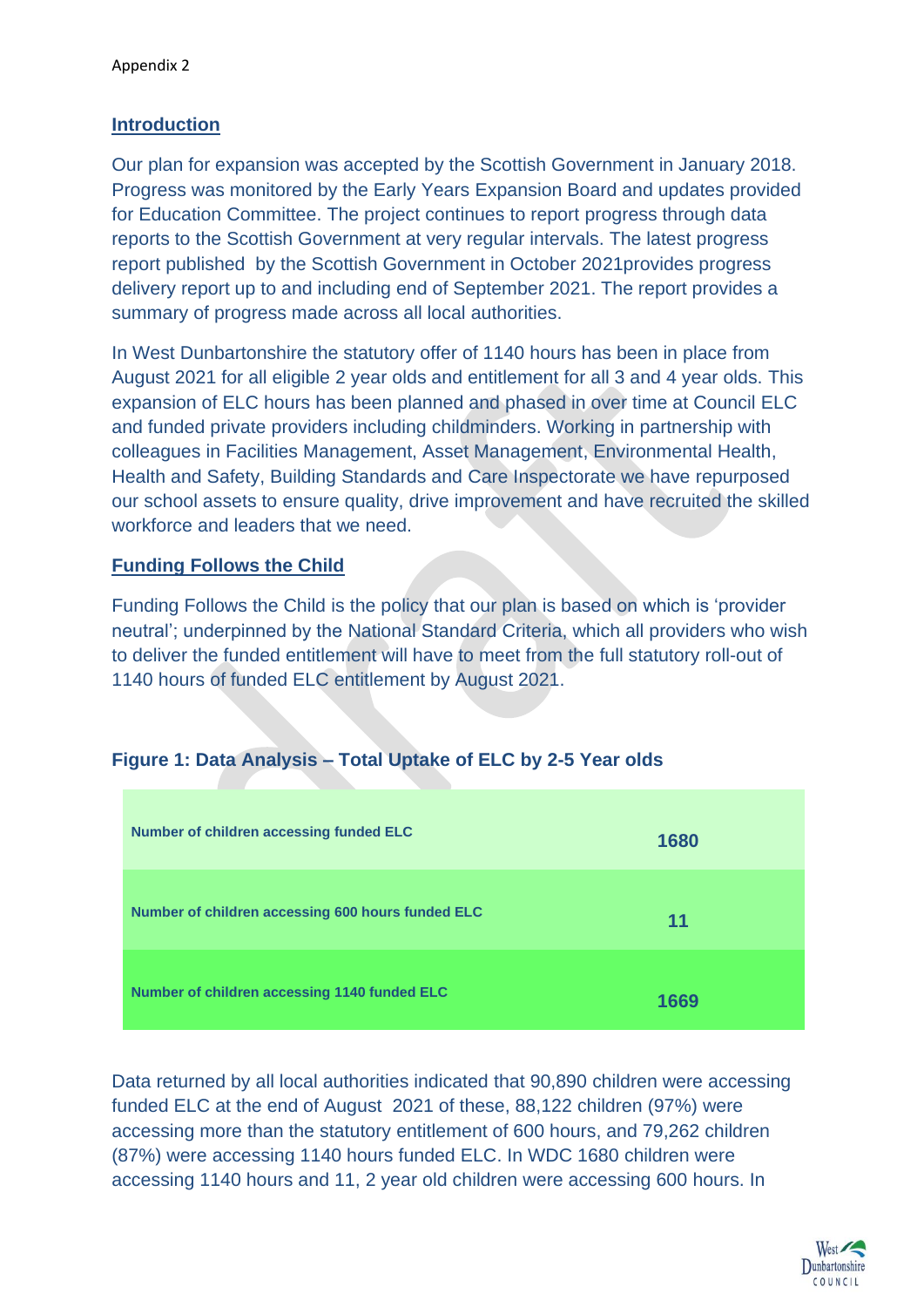Appendix 2

WDC that equates to almost 99% of children accessing 1140 hours and less than 1% accessing 600 hours by end of August 2021. It should be noted that of the 11 children accessing 600 hours that this was the parents choice.

## **Figure 2: Data Analysis – Total Uptake of ELC by 3-5 Year olds**

| Number of children accessing funded ELC           | 1514 |
|---------------------------------------------------|------|
| Number of children accessing 600 hours funded ELC | 0    |
| Number of children accessing 1140 funded ELC      | 1514 |

Data returned by all local authorities indicated that 84,936 children were accessing funded ELC at the end of August 2021 of these, 82,748 children (97%) were accessing more than 600 hours funded entitlement, and 74,962 children (88%) were accessing 1140 hours funded ELC. In WDC 1680 children were accessing 1140 hours. In WDC 1514 (100%) of children were accessing 1140 hours. It should be noted that one child has a reduction in hours (at the parent's request).

The number of children eligible for funded ELC increases throughout the academic year as more children turn 3-years-old. As such, the number of children accessing funded ELC is necessarily lower in this session (August 2021) than was noted in the last Delivery Progress Report (April 2021).

# **Figure 3: Provision in Local Authority, Private Partner Provider and Childminder Settings**

The proportion of uptake split in WDC by provider types in August 2021.



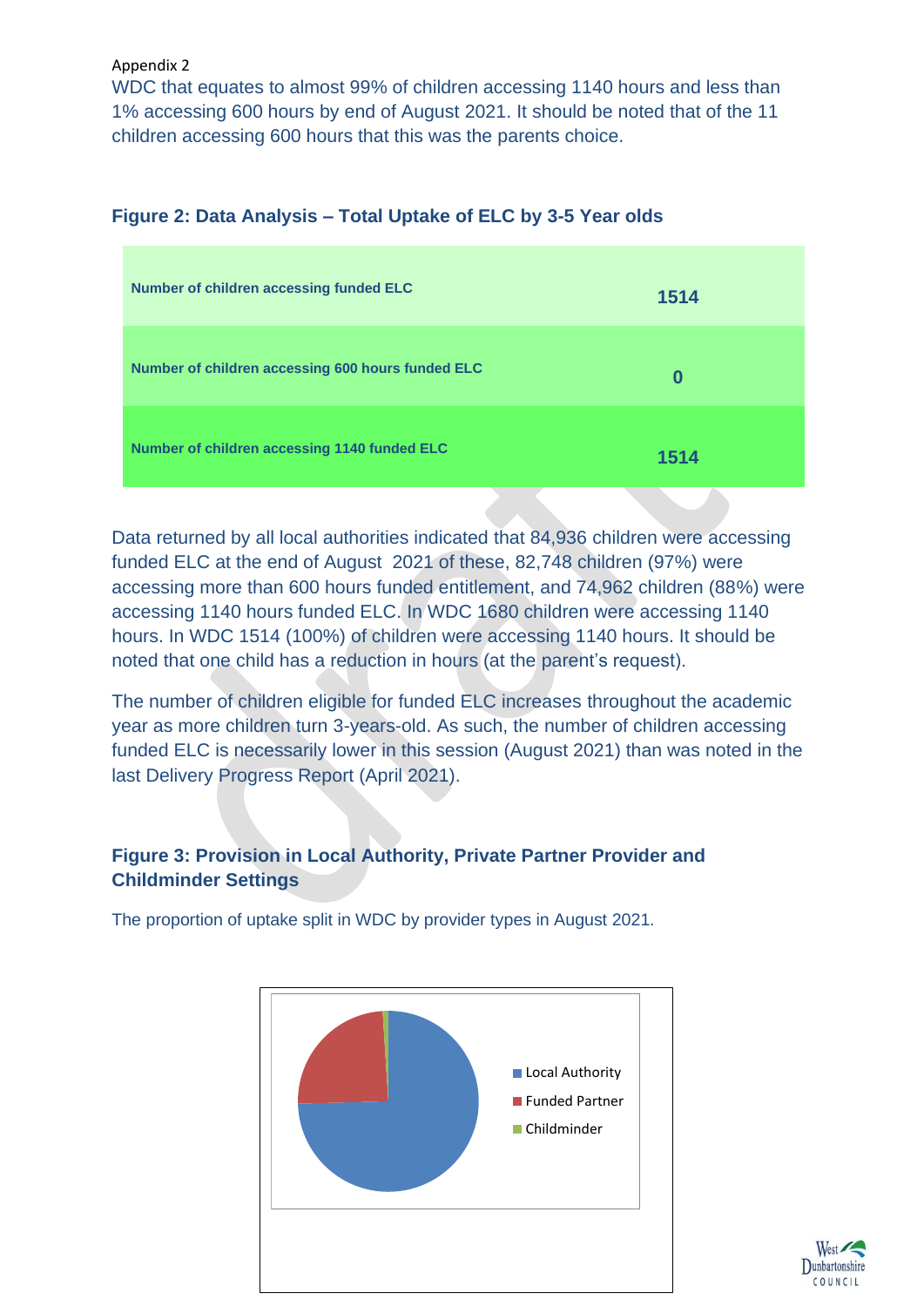Figure 3, shows that at August 2021 in West Dumbarton, 33% of funded places were taken at a private provider or childminder, 66% of all funded places were with a local authority ELC setting. Childminder funded places continue to remain low at 1%. The placements with childminders are blended placements with an ELC provider.



# **Figure 4: Workforce**

Figure 4 shows the job split types in West Dumbarton. The greatest increase is at ELC practitioner level of which the increase is representative of 267 workers. This is a trend across Scotland with an increase of 593 to the reported figure of 10,597 in April this year. In WDC we required an increase of 447 staff in total to deliver the expanded hours. We have phased our increased workforce requirements over time as new ELC have opened to deliver 1140 hours. The expanded workforce recruitment programme included central staff, facilities workers, ELC practitioners, teachers, EELs and ELC leaders.

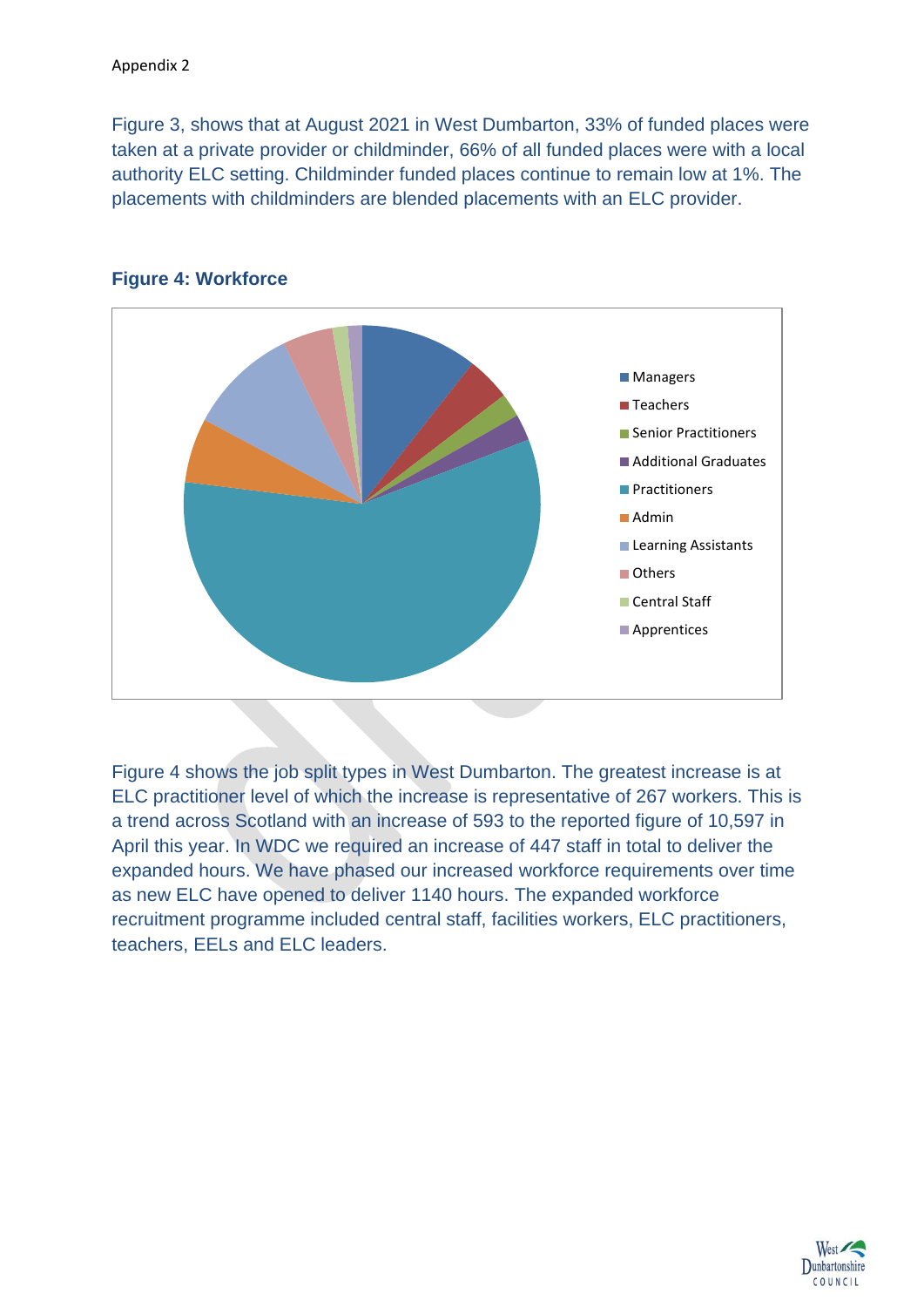



Of the completed projects at Figure 5, 10 were new ELC within existing assets within schools, 15 were refurbished ELC, 13 were compliance works that were required and 4 new build ELC within a school campus and Leisure Centre. The projects remaining in West Dumbarton will deliver improved quality and compliance at four ELC and outdoor learning facilities at three locations. In August there were 912 projects in the capital projects programme across Scotland. However, not all capital projects were required to deliver the additional hours.

## **Conclusions**

West Dumbarton has successfully delivered the expansion of funded ELC to secure 1140 hours funded ELC for all eligible children. All parents of three and four year olds have taken the offer of 1140 hours. We continue to work with our partners in health and social work to target and increase the uptake of eligible 2 year old placements.

Our parents feedback exemplifies that the principles of expansion and increased hours has provided; quality, flexibility, choice and affordability. Our focus is on maintaining and achieving quality ELC.

Our workforce recruitment for expansion has been successful, providing jobs and opportunities for local people. Adult returners to education, career changers as well as school leavers have successfully gained employment. The apprenticeship programme continues to provide training on the job, for workers who do not have the relevant entrance qualifications for the HNC in Childhood Practice. New posts have been created providing pathways to a career in ELC. Our ambition for closing the gap by improving education outcomes includes employing more teachers who are choosing ELC as a career with a promoted structure built in.